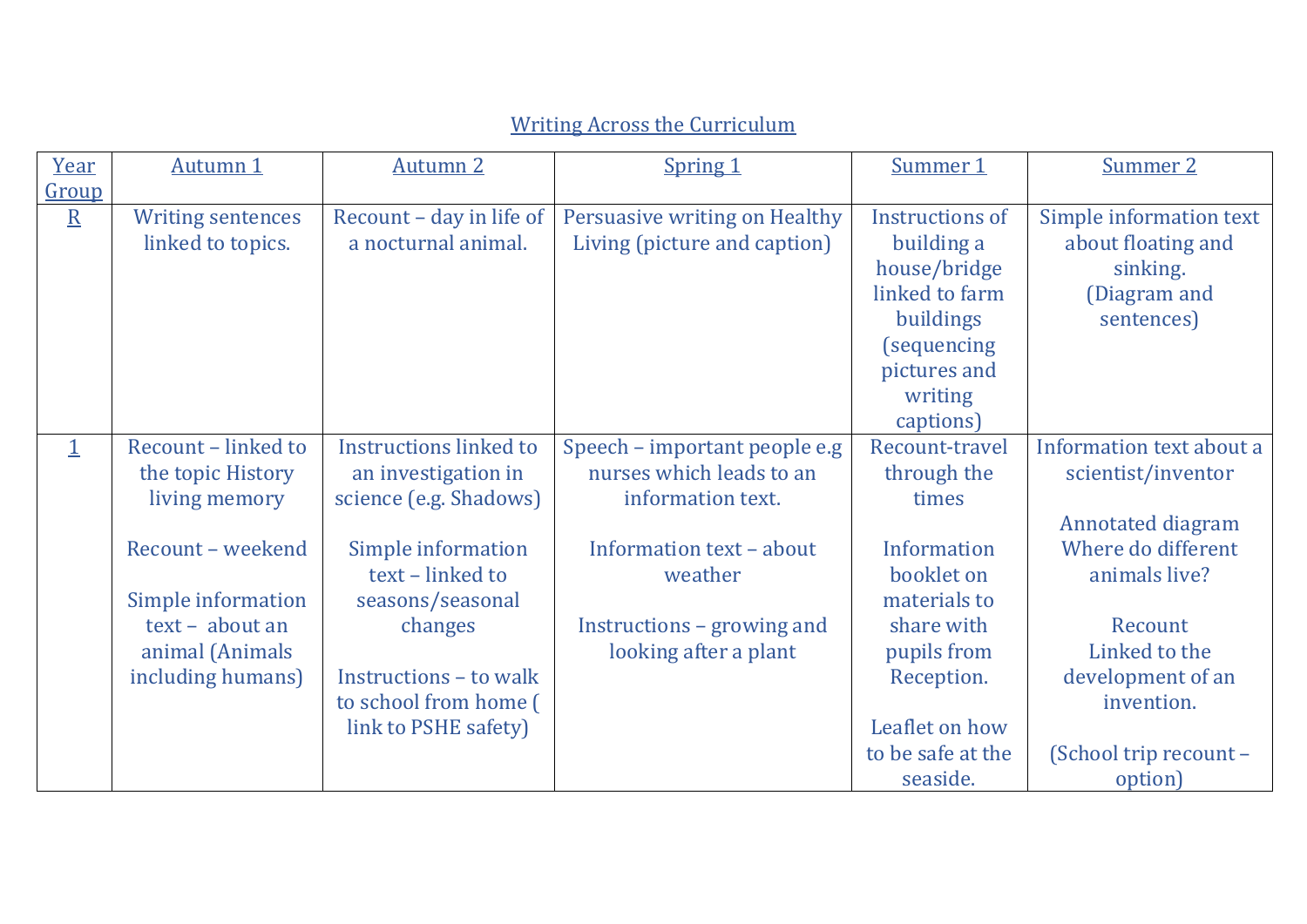| $\overline{2}$ | <b>Information linked</b> | <b>Explanation linked to</b> | <b>Recount of GFOL</b>           | <b>Explanation</b>     | Information text about         |
|----------------|---------------------------|------------------------------|----------------------------------|------------------------|--------------------------------|
|                | to an animal.             | <b>Materials in Science</b>  |                                  | linked to living       | Africa                         |
|                |                           |                              | Instructions to make a house     | things and their       |                                |
|                | Recount – a day in        | <b>History of toys</b>       | (GFOL)                           | habitat.               | <b>Recount of an imaginary</b> |
|                | the life of an animal     | information guide            |                                  |                        | trip to Africa                 |
|                |                           |                              | Information text linked to the   | <b>Explanation</b>     |                                |
|                | Instructions -            | Instruction how to           | environment                      | about how              | Recount about different        |
|                | walking to different      | make a toy (DT)              |                                  | plants make            | Science experiments            |
|                | parts of the school       |                              | Information poster about the     | their own food/        |                                |
|                |                           |                              | rainforest                       | stay green/            |                                |
|                |                           |                              |                                  |                        |                                |
|                |                           |                              | Information text about an        |                        |                                |
|                |                           |                              | animal that lives in a seashore  | Recount: diary of      |                                |
|                |                           |                              | habitat                          | <b>Mary Seacole or</b> |                                |
|                |                           |                              |                                  | Florence               |                                |
|                |                           |                              | Recount - the day in the life of | Nightingale            |                                |
|                |                           |                              | a local seaside town             |                        |                                |
|                |                           |                              |                                  |                        |                                |
|                |                           |                              | Information linked to a          |                        |                                |
|                |                           |                              | seaside in the past              |                        |                                |
| $\overline{3}$ | Recount of a day in       | Non-chronological text       | Discussion linked to extreme     | Persuasion -           | Non-chronological text         |
|                | life of Stone Age Boy     | about different seas         | earth (environment/              | were the               | about Romans                   |
|                |                           | and oceans                   | solutions)                       | <b>Romans Rotten?</b>  |                                |
|                | <b>Information about</b>  |                              |                                  |                        | <b>Written comparison</b>      |
|                | <b>Continents</b>         | <b>Recount of fossils</b>    | Non-chronological text text      | Non-                   | between different              |
|                |                           | through time                 | comparing Bronze and Iron        | chronological          | animals                        |
|                | <b>Explanation of</b>     |                              | Age                              | text about plants      |                                |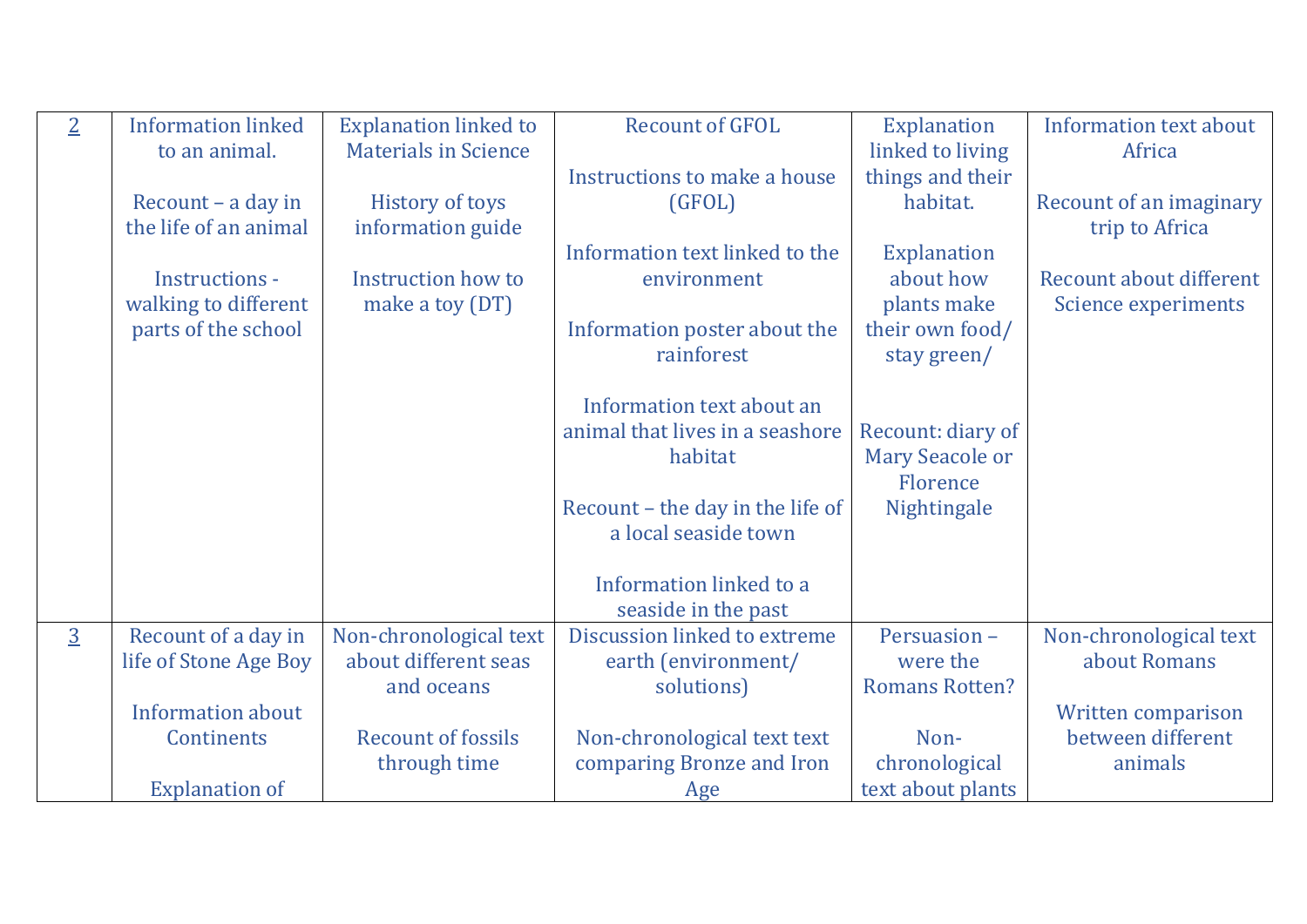|                | different rocks/<br>explain the changes<br>to different to<br>different rocks and<br>soils, linked to<br>science experiments.                                                                                | Explanation/<br>Newspaper of the<br>legacy from the Stone<br>Age                                                                                                                                                                                   | <b>Explanation about how light</b><br>travels/how rainbows are<br>made/how a magnet works                       | Written<br>comparison<br>between life in<br>the Roman and<br><b>Stone Age</b>                                                                                                                                                                                                                    | Prepare a leaflet for one<br>location of their choice                                                                                                                                                             |
|----------------|--------------------------------------------------------------------------------------------------------------------------------------------------------------------------------------------------------------|----------------------------------------------------------------------------------------------------------------------------------------------------------------------------------------------------------------------------------------------------|-----------------------------------------------------------------------------------------------------------------|--------------------------------------------------------------------------------------------------------------------------------------------------------------------------------------------------------------------------------------------------------------------------------------------------|-------------------------------------------------------------------------------------------------------------------------------------------------------------------------------------------------------------------|
| $\overline{4}$ | <b>Explanation of how</b><br>electricity travels<br>Non-chronological<br>Report/leaflet about<br>how to use<br>electricity safely.<br>Newspaper linked to<br>an important event<br>from the Egyptian<br>era. | <b>Explanation of how</b><br>sound travels<br>Non-chronological text<br>about an aspect of<br><b>Egyptian life</b><br><b>Comparison between</b><br>an aspect of Egyptian<br>life and how this same<br>aspect compares with<br>the Romans/Stone Age | <b>Explanation of how matter</b><br>changes<br>Recount of a course of a river<br>Explanation of the water cycle | Comparison<br>between an<br>aspect of<br><b>Egyptian life and</b><br>how this same<br>aspect compares<br>with the Greeks.<br>Non-<br>chronological<br>Report/leaflet<br>linked to<br><b>Animals</b><br>including<br>humans.<br>Newspaper<br>linked to an<br>important event<br>in Greek history. | Recount of the<br>achievements/contribut<br>ions<br>To the world<br>Non-chronological text<br>linked to an aspect of<br><b>Greek Life</b><br><b>Explanation of how a</b><br>Greek soldier prepares<br>for battle? |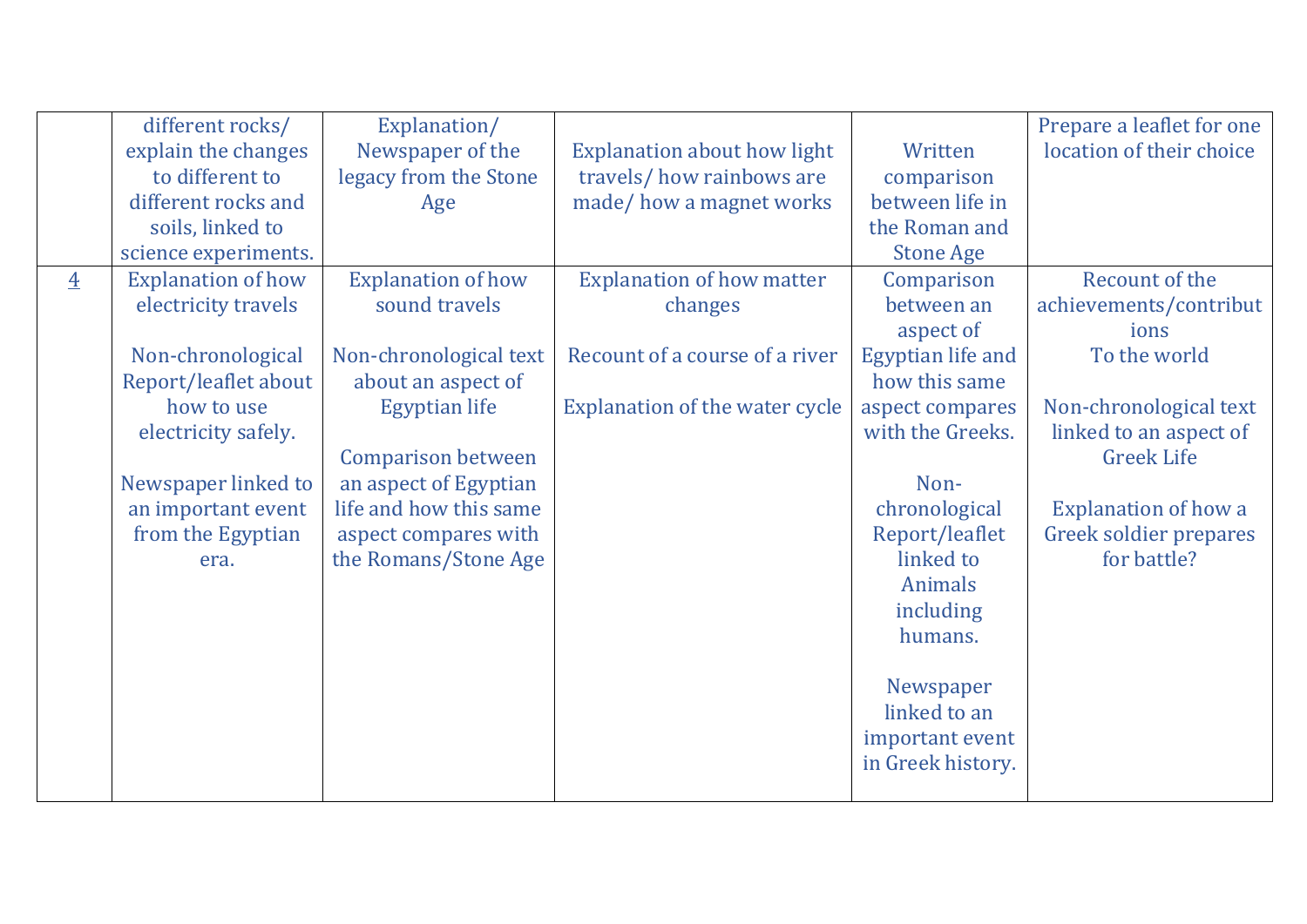| $\overline{5}$ | <b>Explanations linked</b>          | <b>Explanations linked to</b>     | <b>Explanations linked to science</b>                  | Non-chronological text, posters linked to           |
|----------------|-------------------------------------|-----------------------------------|--------------------------------------------------------|-----------------------------------------------------|
|                | to science                          | science experiments.              | (experiments on forces)                                | commonwealth countries                              |
|                | experiments                         |                                   |                                                        |                                                     |
|                |                                     | <b>Comparison of Anglo</b>        | Non-chronological text linked                          | Compare two countries from the                      |
|                | Instructions/recipes                | Saxons with                       | to research about Earth/                               | commonwealth, including geographical                |
|                | following the science               | previously studied                | Planets.                                               | features. Compare to the UK.                        |
|                | experiments                         | history topics.                   |                                                        |                                                     |
|                |                                     |                                   | <b>Persuasive Poster about how</b>                     | Letter to an age fellow in a Commonwealth           |
|                | Recount of the                      | Comparing our life                | to keep the planet clean.                              | country describing the life of a child in           |
|                | achievements/contri                 | today with a child in             |                                                        | Britain.                                            |
|                | butions that key<br>scientists have | Anglo Saxon times -               | Formal persuasive Letter to<br>the PM to make the UK a |                                                     |
|                | made.                               | (leading to a<br>discussion text) | leading nation in reducing the                         | Instructions/recipes from a<br>commonwealth country |
|                | (Explicit links to be               |                                   | pollution in the world.                                |                                                     |
|                | made to class                       | Diary linked to the life          |                                                        | Discussion on what does it mean to be               |
|                | science                             | of an Anglo Saxon.                | Newspaper linked to the                                | British.                                            |
|                | experiments)                        |                                   | <b>Battle of Hastings.</b>                             |                                                     |
|                |                                     |                                   |                                                        | Explanation text about the lifecycle linked         |
|                | <b>Information text</b>             |                                   | Diary of a Viking.                                     | to plants and animals topic.                        |
|                | about Anglo Saxons                  |                                   |                                                        |                                                     |
|                |                                     |                                   |                                                        | Non-Chronological text linked to animals            |
|                | Persuasion linked to                |                                   |                                                        | and their habitats.                                 |
|                | <b>War Horse (should</b>            |                                   |                                                        |                                                     |
|                | animals have been                   |                                   |                                                        |                                                     |
|                | used in battles?)                   |                                   |                                                        |                                                     |
|                |                                     |                                   |                                                        |                                                     |
|                |                                     |                                   |                                                        |                                                     |